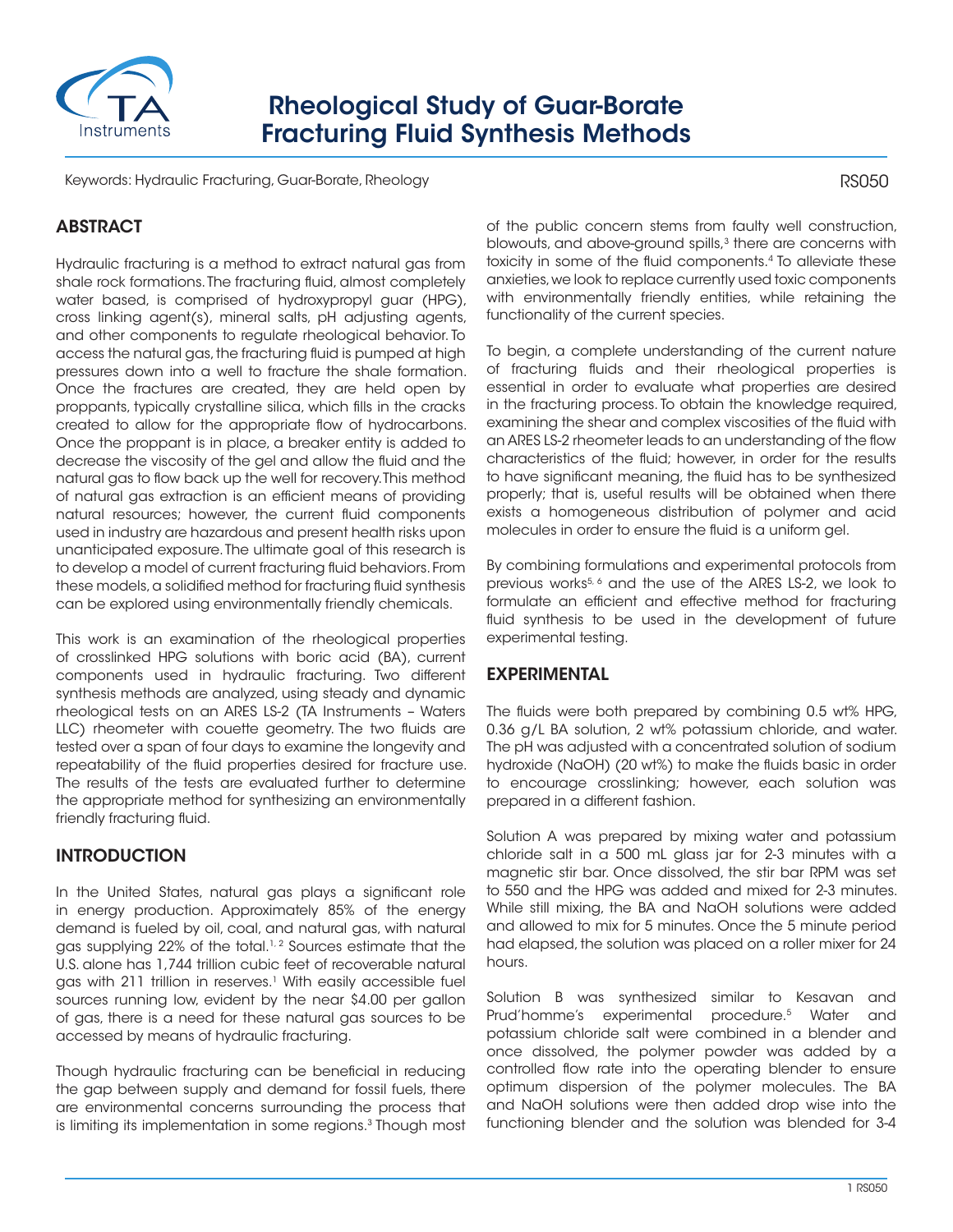minutes. The fluid was distributed to jars in order to be placed on the roller mixer for 24 hours. Solution B was kept on the roller mixer in between testing phases.

### Rheological Characterization

Each fluid was tested over a span of four days. During the testing period, the fluid was loaded into the couette and subjected to steady shear and oscillatory tests. Each test was repeated, with a sufficient amount of time between each trial to allow for the fluid to recover, and averaged in order to account for variability in between runs. Once the tests concluded, the data was collected and analyzed to determine the success of the synthesis method.

### RESULTS AND DISCUSSION

#### *Shear Viscosity vs. Shear Rate*

During regular well operation, the fracturing fluid is pumped down the well in order to break into the shale deposits and extract the natural gas. While it is being pumped, it experiences extensive amounts of shear from the well, which can affect its proppant carrying ability, so a study of the fluid's shear viscosity is crucial to ensure that the fluid will be viscous enough to carry the proppant to the fracture.

On the ARES LS-2, steady shear tests were performed to examine the shear behavior of the fluids as well as the fluid stability over time. In Figures 1 and 2, the shear viscosity of the fluid decreases with an increase in shear rate, better known as a property called shear thinning. This phenomenon was anticipated due to the crosslinked nature of the system. Although both fluids exhibit shear thinning behavior, there were some noticeable differences between the two results. In the lower range of shear rates, solution A had a larger viscosity, but also had a larger amount of variability in values. From previous experiments, the fluid should behave in accordance with the Cross Model, which displays Newtonian behavior at the two extremes of the shear rate spectrum.7 As it can be seen from the multiple inflection points in the curves in Figure 1, the Cross Model would not accurately describe the characteristics of solution A beyond the first day, but the Cross Model would be applicable to solution B due to its Newtonian-like behavior in the lower range of the shear rate.



*Figure 1: Shear Viscosity vs. Shear Rate for Solution A*



*Figure 2: Shear Viscosity vs. Shear Rate for Solution B*

#### *Storage and Loss Moduli vs. Frequency*

To better understand the fluid behavior, the storage and loss moduli are studied so that the elastic and viscous behaviors of the fluid may be determined.

Figure 3 depicts the comparison of the storage and loss moduli of the two fluids 24 hours after sample preparation. For solution B, the storage modulus was greater than the loss modulus over the range of frequencies investigated, displaying that solution B behaved more like an elastic solid than a viscous fluid, which is typically characteristic of a strongly-gelled system. Solution A differed in that it contained an intersection point, called the relaxation point, where the fluid switched from behaving like a viscous liquid to an elastic solid. This is characteristic of weaker gel systems, which could potentially lead to premature fallout of proppant sands which would make the fluid insufficient.